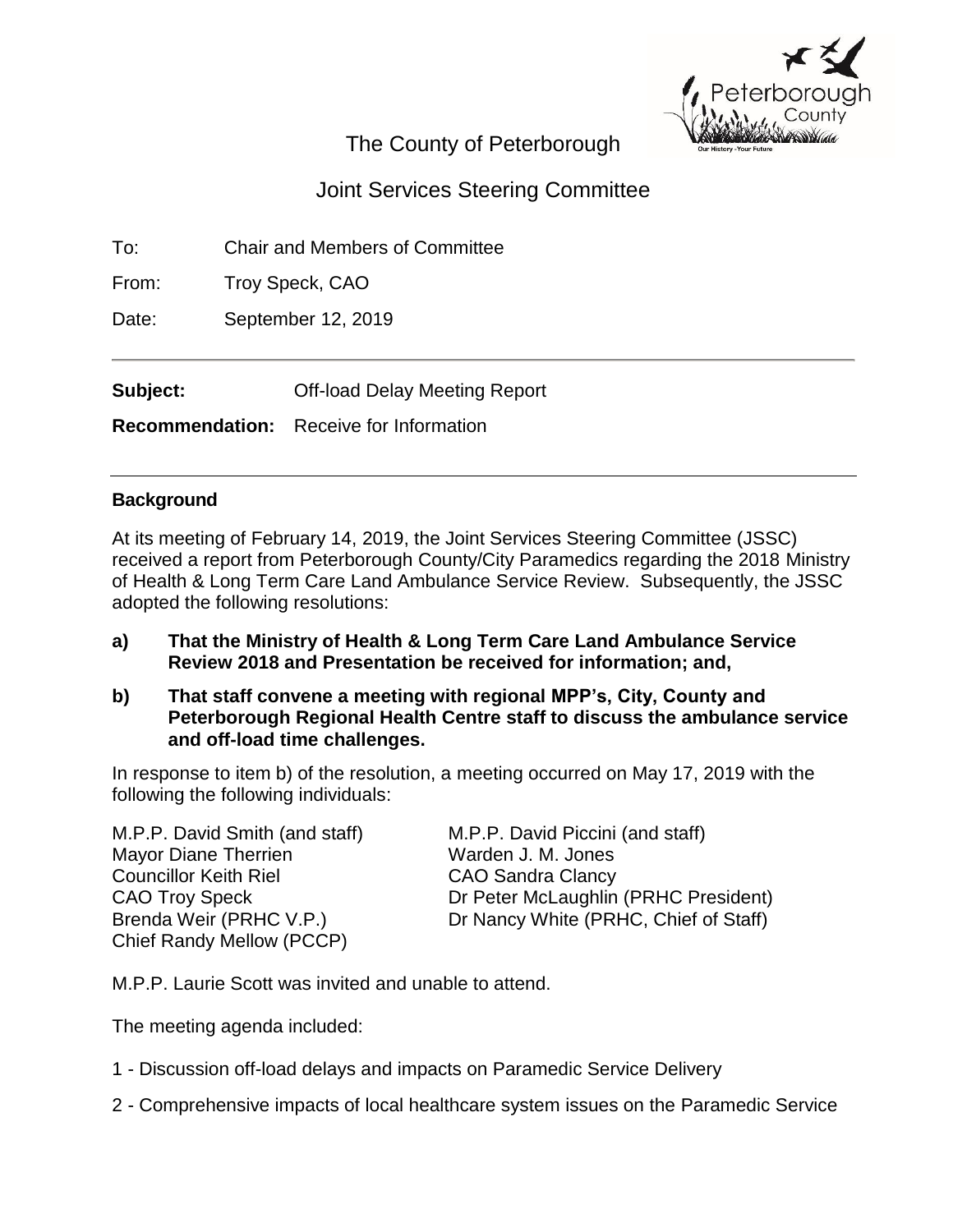3 - Consideration of potential mitigation strategies such as community paramedicine in reducing calls for service.

4 - Addition to the agenda: Provincial Government announcement of Land Ambulance Funding freeze.

# **Analysis**

Agenda items 1 – 3:

During the meeting, a detailed discussion occurred with both the Paramedic Service and PRHC providing analysis of the impact and theorised causal factors associated with the significant off-load delay situation experienced. These factors include items such as demographic information (aging community), hospital space and lack of available longterm care space.

The discussion also included description of numerous efforts by PRHC to improve patient flow and efforts by PCCP to attempt to mitigate call volume growth such as the "Is your Urgency an Emergency" program and its partnership with the Peterborough Family Health Team and 211 program.

Community Paramedicine Programs were discussed which, if funded, could alleviate pressures. While PCCP does not receive funding specific to Community Paramedicine, these programs are currently funded by the Province in some regions.

In response to off-load delay discussion, M.P.P.'s Smith and Piccini requested the following:

1 - PRHC provide greater detail regarding patient capacity and/or bed shortage issues.

2 - PCCP provide cost and benefits analysis on Community Paramedicine Program to be provided to the Minister for consideration.

Agenda item 4:

The May 2019 Provincial announcement of Land Ambulance funding freeze was tabled for discussion.

Detail was provided specific to recent municipal investments to expand Paramedic Services in response to rising call volume and offload delay. The discussion included details of strategies implemented by the Paramedic Service such as deployment adjustments and efficiency measures, which ultimately delayed need for enhancement. The delay of service enhancement now resulting in the ill-timed alignment of funding freeze.

CAOs expressed concern that potential funding freeze leaves enhancements unfunded by the Province.

In response, M.P.P. Smith and Piccini requested that the County & City provide detailed information regarding factors driving need for service enhancement along with a